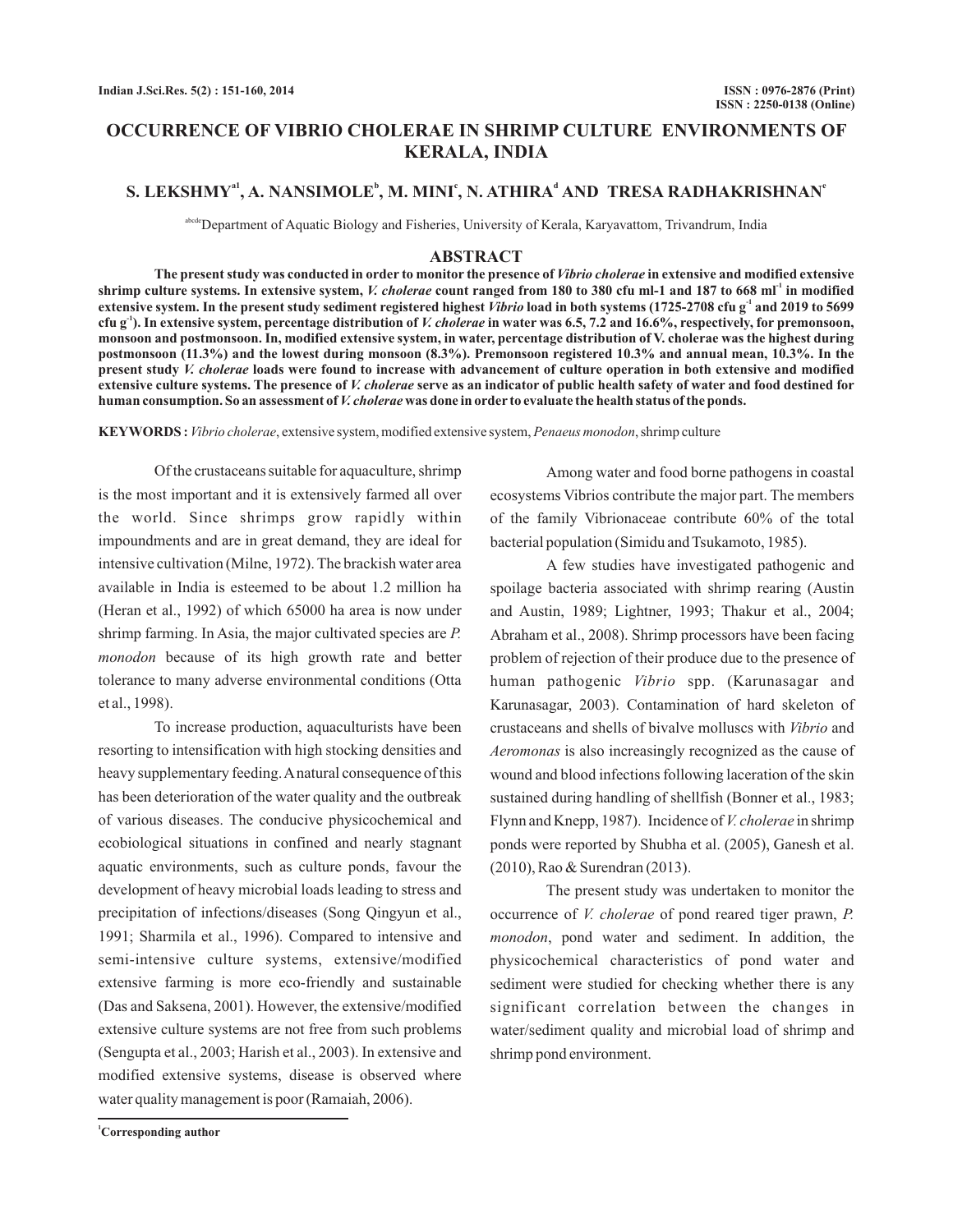#### **MATERIALSAND METHODS**

For present study six ponds growing *P. monodon* were selected from Kollam district, Kerala state (9.28'45º N and 76.28'0º E). In two ponds, (0.7 ha each), located at Munrothuruthu, 30 km northwest of Kottiyam town and fed with water from the Ashtamudi lake, extensive type of culture (stocking density =  $5 \text{ m}^2$ ) having neither specific management practices nor supplementary feeding was practiced. In four ponds (0.4 to 0.6 ha each), two located at Mayyanadu about 12 km southwest and two at Pathayakkodi 5 km south of Kottiyam town, all fed with water from the Paravoor Kayal, modified extensive type of farming (stocking density =  $10 \text{ m}^2$ ) was done. In these ponds pellet feed was given, thrice a day.

Shrimp specimens, water and sediment samples were collected aseptically from the six ponds for microbiological analyses. Shrimps were caught using cast net and packed in sterile polythene bags. Water samples were collected in sterile screw-capped tubes and sediment samples in sterile petri-dishes using a sterile spatula. The samples were brought to the lab in ice baskets. The samples were properly prepared for further detailed studies, as soon as possible and always within three hours since collection. The samples were analysed for Vibrio cholerae. Suspected colonies were purified and confirmatory tests were done. Vibrio cholerae were counted using TCBS, Thiosulphate Citrate Bilesalt Sucrose agar (Hi-Media, Mumbai). Plates were incubated at 36±1°C for 18-24 h. *V. cholerae* colonies appeared as large (2-3 mm) smooth, yellow, slightly flattened growths with opaque centers and translucent peripheries. In the lab, 100 µl of water sample was poured into pre-prepared media plates and spread using a sterile, Lshaped glass rod. For sediment analysis, 1 g of sediment sample was suspended in 100 ml distilled water and mixed. After the settlement of sediment, 100 µl of the supernatant was transferred to pre-prepared petri-plates and spread using a sterile L-rod. For detection of *V. cholerae* in specimens, sample was macerated with alkaline peptone water (APW) in the ratio 1:9 and incubated in a conical flask at 37°C. After 6-8 h and 16-24 h of incubation without shaking the flask, a loop full of surface growth was streaked on pre-set TCBS (Thiosulphate Citrate Bilesalt Sucrose)

agar and incubated at 36±1°C for 18-24 h. Typical *V. cholerae* colonies appeared as large (2-3 mm) smooth, yellow, slightly flattened growths with opaque centers and translucent peripheries.

Gram staining and motility test (by hanging drop method) were carried out with suspected isolates. *V.* cholerae is Gram-ve and motile. Suspected isolates were inoculated to TSI (Triple Sugar Iron) agar and KIA(Klingler Iron Agar) agar slants by stabbing the butt and streaking slant and incubated at 37°C for 18-24 h. In TSI slants after incubation, *V. chlorae* showed acidic slant (yellow) and acidic butt (yellow) and no blackening. In KIA slants, *V.* showed alkaline slant (red) and acidic butt *cholerae* (yellow) and no blackening. Cultures showing typical reactions of V. chlorae were subjected to confirmation tests such as salt tolerance test (APHA, 1992), Hugh and Leifson (H & L) glucose Oxidation/Fermentation (O/F) Test (Collins and Lyne, 1970), Cytochrome oxidase or Oxidase test (*V. chlorae* is oxidase +ve) (Collins and Lyne, 1970) and fermentation of Carbohydrates, V. cholerae is glucose, sucrose and mannitol+ve and arabinose and inositol-ve (APHA, 1992; Johnson and Christine, 2001; Surendran et al., 2005).

Water temperature, pH and salinity (‰) were recorded at the site itself using a Celsius thermometer of +  $0.5^{\circ}$ C accuracy, portable pH meter of  $+0.1$  accuracy [Model No. ip (1-198107) RI, USA], and portable refractometer (Erma Inc., Tokyo), respectively. Dissolved oxygen content (DO, mg  $1^{\text{-}}$ ) was estimated employing the classical Winkler's (1888) method. Dissolved carbondioxide concentration (CO<sub>2</sub>, mg  $1<sup>-1</sup>$ ) was estimated by following the procedure of APHA (1998). Hydrogen sulphide (H<sub>2</sub>S, mg l  $\alpha$ <sup>1</sup>), total alkalinity (mg  $1$ <sup>1</sup>), total solids (TS, mg  $1$ <sup>1</sup>), total dissolved solids (TDS, mg  $I<sup>-1</sup>$ ), total suspended solids (TSS, mg  $1^{-1}$ ) and calcium hardness (mg  $1^{-1}$ ) were estimated by the method of Trivedy et al. (1987), total hardness (mg  $I<sup>-1</sup>$ ) by the method of Golterman et al. (1978), ammonia concentration (NH3, mg  $1<sup>-1</sup>$ ) by the method of Koroleff (1983). The difference between total and Ca-hardness was reckoned as Mg-hardness. For spectrophotometric assays, a dual beam spectrophotometer (Model UV2-100, UNICAM, UK) was used.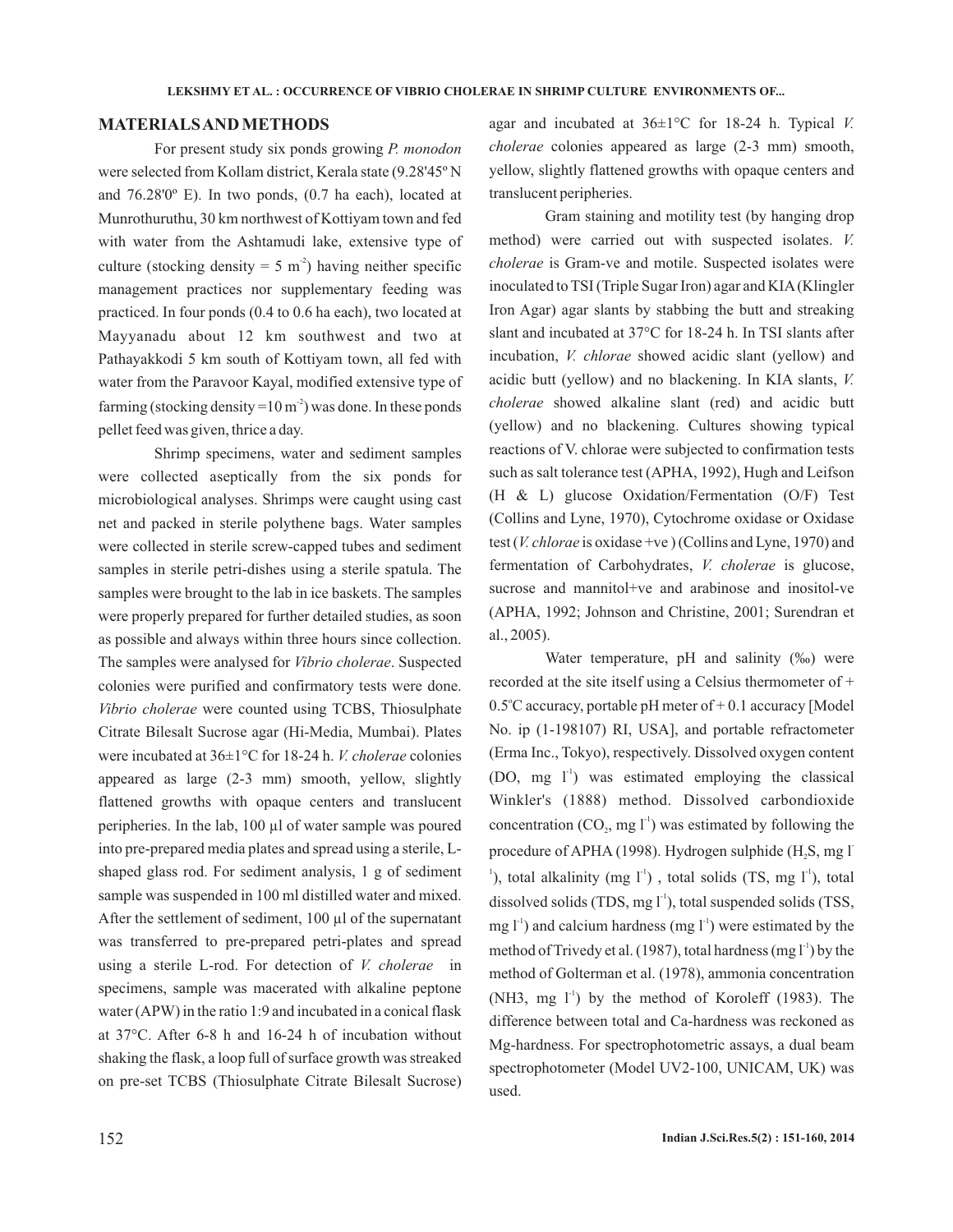air dried and sieved (sieve number-62 μm) before analysis. The temperature of the sediment was noted using a Celsius thermometer (calibrated before each collection) as soon as the corer was lifted out of water. Organic carbon content was estimated following Jhingran et al. (1988) and the results were expressed in percentage. Soil texture was determined by the sieve and pipette method (Krumblin & Petti John, 1938). pH was measured as per Trivedy et al. (1987) using a handheld pH meter (Model ip (1-198107) RI USA) calibrated before each set of measurement. Sediment samples were collected using a PVC corer of length 25 cm and diameter 7 cm. The sediment samples collected from four points were transferred into clean polythene bags and brought to the laboratory, pooled,

Statistical significance of associations (dependence) of estimated microbial variables among themselves and between them and hydrobiological variables were tested using correlation analysis. Relevant theoretical inputs for statistical analyses were adopted from Zar (1974) and analyses were done using "statistiXL 1.8" package.

### **RESULTSAND DISCUSSION**

Percentage distribution of *V. cholerae* in extensive and modified extensive shrimp culture system are presented in Table 1; Figure. 1. The results of statistical analyses are included in Tables 2 to 5.

In extensive system, percentage distribution of *V.* cholerae in water was 6.5, 7.2 and 16.6%, respectively, for

premonsoon, monsoon and postmonsoon. Annual mean *V.* cholerae in water was 9.6%. In sediment, it was the highest during monsoon (89.8%) and the lowest during postmonsoon (75.2%), whereas during premonsoon, it registered 82.5%. Annual mean V. cholerae in sediment was 82.7%. In shrimp, *V. cholerae* was the highest during premonsoon (11.1%), and the lowest during monsoon (3.0%); postmonsoon recorded 8.2% and annual mean, 7.8%. In, modified extensive system, in water, percentage distribution of *V. cholerae* was the highest during postmonsoon (11.3%) and the lowest during monsoon (8.3%). Premonsoon registered 10.3% and annual mean, 10.3%. In sediment, *V. cholerae* was the highest during monsoon (89.5%) and the lowest during postmonsoon (86.0%). Premonsoon recorded 87.7%. Annual mean *V.* cholerae in sediment was 87.4%. In shrimp, *V. cholerae* during the three seasons were 2.0, 2.2 and 2.7%, with an annual mean of 2.3%.

The results of correlation analyses of microbial loads in water, sediment and shrimp in extensive system and modified extensive system was significantly positively correlated among themselves (P< 0.01). Results ofANOVA showed that the observed differences in between compartments were statistically significant ( $P < 0.01$ ) in both systems and between season  $(P < 0.01)$  in modified extensive system. In Table are presented the results of ANOVA comparing microbial loads of extensive and modified extensive shrimp culture systems between systems, between the three compartments, between seasons

**Table 1. Mean Microbial Load (Given as Bacterial Count) and Percentage Distribution in Three Compartments,** Water (Cfu ml<sup>-1</sup>), Sediment (Cfu g<sup>-1</sup>) and Shrimp (cfu g<sup>-1</sup>) of Extensive and Modified Extensive Shrimp **Culture Systems in Each Season of Shrimp Culture Operation.**

| Bacterial   |                                        |        | <b>Extensive System</b> |                        | Modified Extensive System |              |        |
|-------------|----------------------------------------|--------|-------------------------|------------------------|---------------------------|--------------|--------|
| Counts      | Monsoon<br>Pre-monsoon<br>Compartments |        | Post-monsoon            | Monsoon<br>Pre-monsoon |                           | Post-monsoon |        |
|             | Water (cfu ml-1)                       | 213.0  | 180.0                   | 380.0                  | 668.0                     | 187.0        | 508.0  |
|             | Sediment (cfu $g-1$ )                  | 2708.0 | 2238.0                  | 1725.0                 | 5699.0                    | 2019.0       | 3858.0 |
| V. cholerae | Shrimp $(cfu g-1)$                     | 363.0  | 75.0                    | 188.0                  | 131.0                     | 49.0         | 121.0  |

| Bacterial      |              | <b>Extensive System</b> |         |              | Modified Extensive System |                 |                 |  |
|----------------|--------------|-------------------------|---------|--------------|---------------------------|-----------------|-----------------|--|
| Counts         | Compartments | Pre-monsoon             | Monsoon | Post-monsoon | Pre-monsoon               | Monsoon         | Post-monsoon    |  |
|                | Water        | 0.3                     | 7.2     | 16.6         | 10.3                      | o. .            |                 |  |
| V. cholerae    | Sediment     | 82.5                    | 89.8    | 75.2         | 87.7                      | 89.5            | 86.0            |  |
| $\frac{10}{6}$ | Shrimp       | l1.1                    | 3.0     | 8.2          | 2.0                       | $\Omega$<br>∠.∠ | $\gamma$ $\tau$ |  |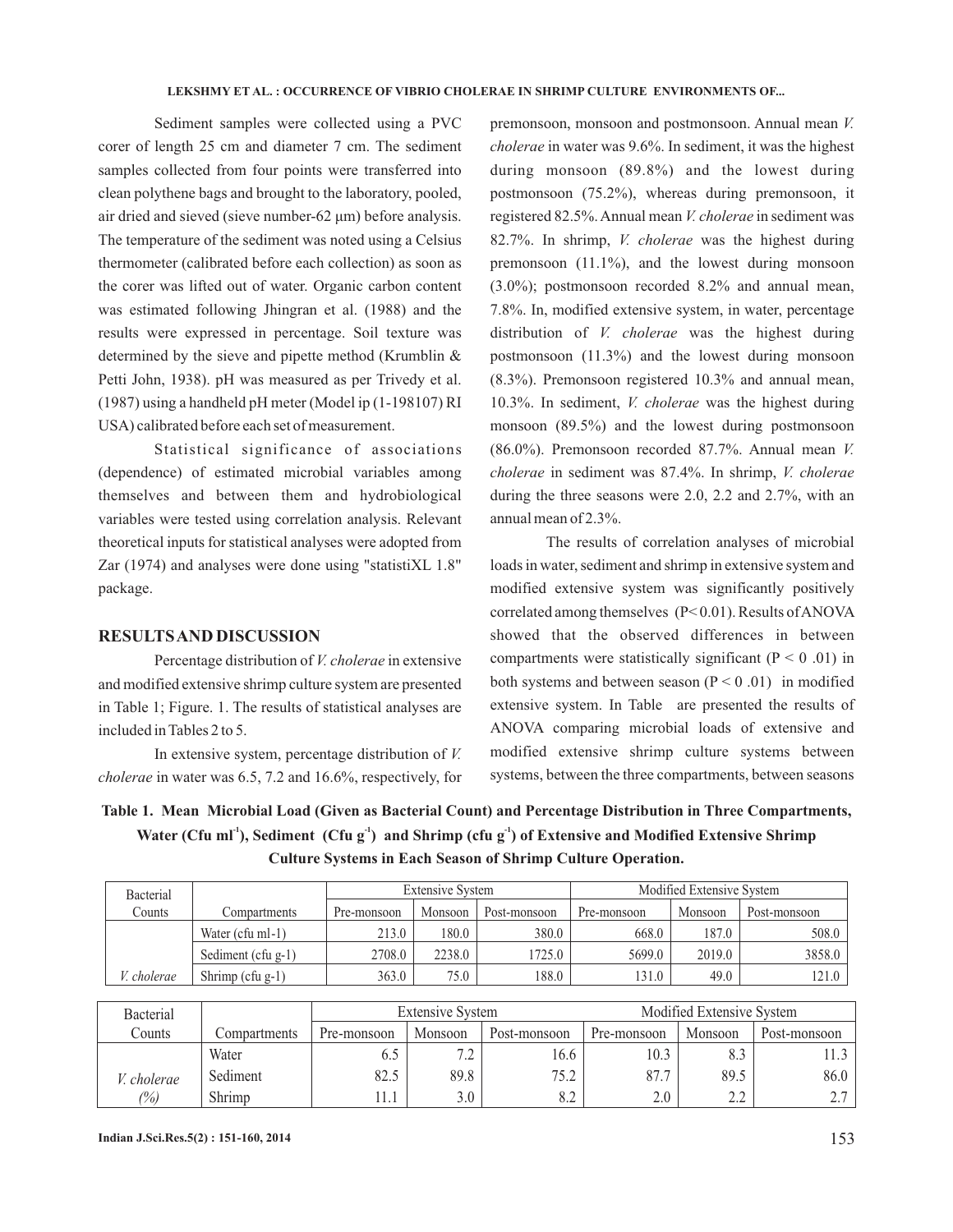#### LEKSHMY ET AL. : OCCURRENCE OF VIBRIO CHOLERAE IN SHRIMP CULTURE ENVIRONMENTS OF...

Figure 1: Seasonal Variation in *V. cholerae* Distribution in Extensive and Modified Extensive **Penaeus monodon Culture Systems.**



Table 2. Results of correlation Analysis Showing r Values Comparing V. cholerae Loads in **Extensive (N = 20) and Modified Extensive (N=40) Shrimp Culture System.**

|           | <b>Extensive System</b> |          | Modified Extensive System |           |  |
|-----------|-------------------------|----------|---------------------------|-----------|--|
|           | Wt<br>VС                | VС<br>Sh | VС<br>W <sub>1</sub>      | Sh<br>VC. |  |
| VC<br>∍⊍∪ | 0.606#                  | 0.524#   | 0.223#                    | 0.576#    |  |
| VC Sh     | 0.539#                  |          | 0.223#                    |           |  |

(VC\_Sd, V. Cholerae in sediment; VC\_Wt, V. Cholerae in water; VC\_ Sh, V. Cholerae in shrimp) \*  $P < 0.05$ ; #  $P < 0.01$ 

# Table 3. Results of ANOVA Comparing *V. cholerae* Loads of Extensive Shrimp Culture System Between **the Three Compartments (Water, Sediment & Shrimp), Between Seasons and Showing Season\*Compartment Interaction**

| Variable                  | Source             | Type III SS | Df             | Mean Sq.  | F      |   |  |
|---------------------------|--------------------|-------------|----------------|-----------|--------|---|--|
| <b>Extensive System</b>   |                    |             |                |           |        |   |  |
| V. cholerae               | Season             | 606.692     | 2              | 303.346   | 1.741  |   |  |
|                           | Compartment        | 11788.6     | 2              | 5894.3    | 33.826 | # |  |
|                           | Season*Compartment | 339.974     | $\overline{4}$ | 84.993    | 0.488  |   |  |
| Modified Extensive System |                    |             |                |           |        |   |  |
| V. cholerae               | Season             | 4164.233    | 2              | 2082.116  | 6.789  | # |  |
|                           | Compartment        | 47906.168   | 2              | 23953.084 | 78.099 | # |  |
|                           | Season*Compartment | 2025.926    | 4              | 506.481   | 1.651  |   |  |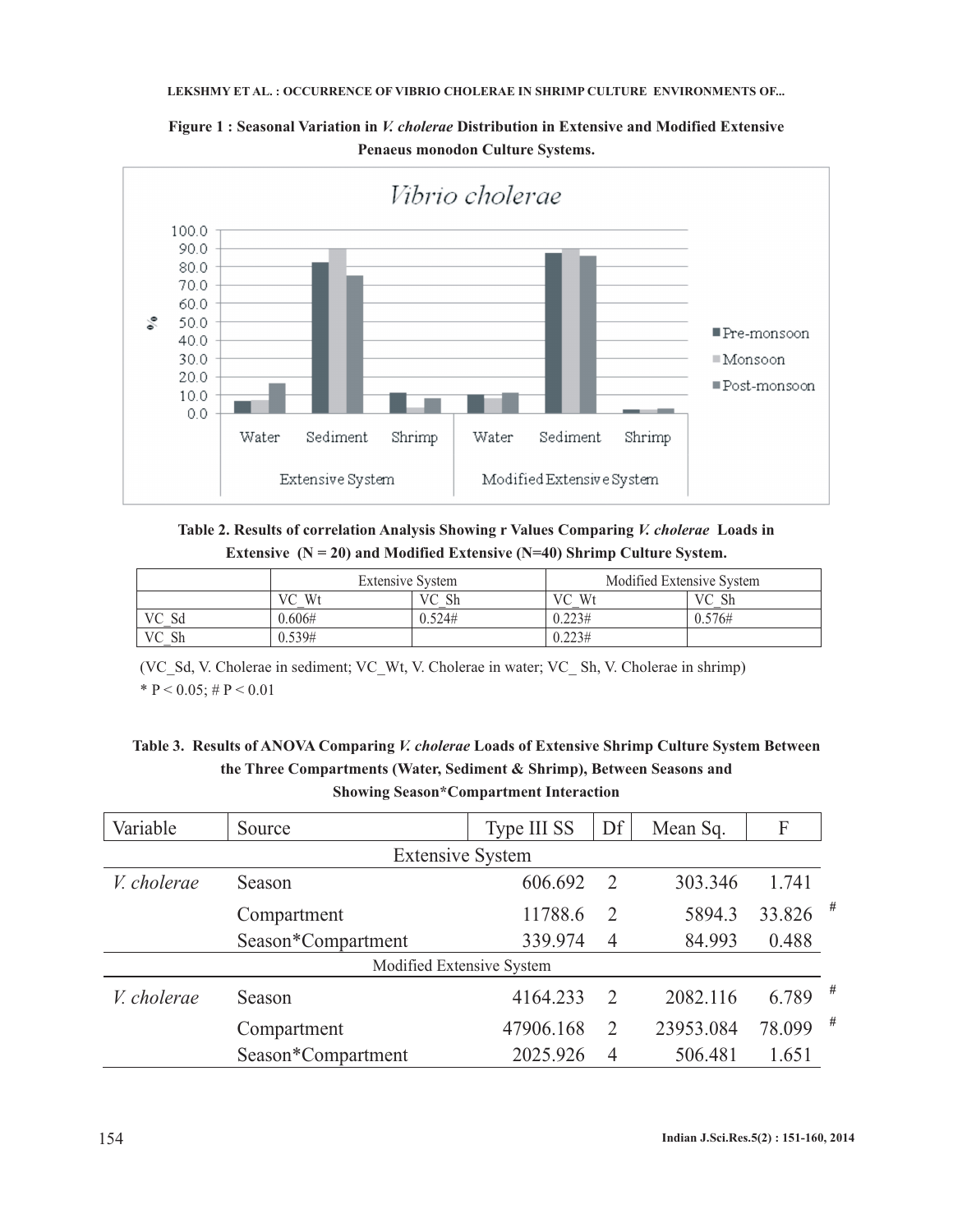# Table 4. Results of Correlation Analysis Showing r Values Comparing *V.cholerae* Loads in Water, Sediment and Shrimp With Hydrographical Parameters of Extensive  $(N = 20)$  and **Modified Extensive (N = 40) Shrimp Culture System**

|                             |          | Extensive system |          | Modified extensive system |          |             |  |
|-----------------------------|----------|------------------|----------|---------------------------|----------|-------------|--|
|                             | Water    | Sediment         | Shrimp   | Water                     | Sediment | Shrimp      |  |
| Temp_W                      | $-0.187$ | $-0.026$         | 0.071    | 0.16                      | 0.049    | 0.196       |  |
| pH                          | 0.046    | $-0.118$         | $-0.241$ | 0.147                     | $-0.299$ | 0.002       |  |
| Sal.                        | 0.265    | 0.299            | 0.35     | 0.217                     | 0.272    | $0.383*$    |  |
| DO                          | $-0.133$ | $-0.156$         | $-0.033$ | 0.167                     | $-0.213$ | $-0.019$    |  |
| CO <sub>2</sub>             | 0.147    | 0.409            | 0.228    | $-0.146$                  | $0.356*$ | 0.042       |  |
| $H_2S$                      | 0.329    | 0.113            | $0.483*$ | 0.055                     | $0.318*$ | 0.268       |  |
| NH <sub>3</sub>             | 0.395    | 0.23             | 0.095    | 0.242                     | $0.390*$ | $0.441^{#}$ |  |
| Alk.                        | 0.324    | 0.274            | 0.163    | 0.298                     | $-0.195$ | 0.142       |  |
| Har T                       | 0.146    | 0.213            | 0.436    | 0.182                     | $0.344*$ | $0.378*$    |  |
| Ca H                        | 0.14     | 0.309            | $0.551*$ | 0.192                     | $0.379*$ | $0.387*$    |  |
| $Mg$ <sup>H</sup>           | 0.257    | 0.165            | 0.369    | 0.097                     | 0.156    | 0.244       |  |
| ${\rm TS}$                  | 0.167    | 0.311            | $0.478*$ | 0.208                     | $0.324*$ | 0.273       |  |
| <b>TDS</b>                  | 0.173    | $0.459*$         | 0.327    | 0.125                     | 0.307    | 0.196       |  |
| <b>TSS</b>                  | 0.133    | 0.193            | 0.42     | 0.21                      | 0.276    | 0.261       |  |
| NO <sub>3</sub>             | 0.379    | 0.282            | 0.035    | $-0.124$                  | 0.185    | $-0.113$    |  |
| NO <sub>2</sub>             | $-0.055$ | $-0.12$          | $-0.209$ | $-0.045$                  | 0.243    | 0.082       |  |
| PO <sub>4</sub>             | 0.000    | $-0.388$         | $-0.092$ | 0.235                     | $-0.242$ | 0.172       |  |
| SiO <sub>3</sub>            | 0.03     | $-0.086$         | 0.116    | $-0.036$                  | 0.044    | 0.173       |  |
| SO <sub>4</sub>             | 0.142    | 0.167            | 0.235    | 0.241                     | 0.082    | 0.296       |  |
| * $P < 0.05$ ; # $P < 0.01$ |          |                  |          |                           |          |             |  |

(**Alk.**, alkalinity; **Har\_T**, total hardness; Ca\_H, calcium hardness; Mg\_H, magnesium hardness; **Sal.**, salinity; **Temp\_W**, water temperature)

# Extensive system Modified extensive system Water | Sediment | Shrimp | Water | Sediment | Shrimp Temp. 1.132 0.466<sup>\*</sup> 0.168 0.167 0.151 0.178 pH  $-0.232$   $-0.319$   $-0.263$   $-0.212$   $-0.075$   $-0.186$ OC 0.153 | 0.344 | 0.159 | -0.165 | -0.07 | -0.138 Sand  $-0.302$   $-0.091$   $-0.452$ **\***  $-0.443$ <sup>#</sup>  $-0.346*$   $-0.453^*$ Clay 0.546**\*** 0.3 0.548**\*** 0.105 0.059 0.144 Silt 0.244 0.054 0.408 0.454<sup>#</sup> 0.358**\*** 0.458**# \***  $P < 0.05$ ; #  $P < 0.01$ (Temp., temperature; OC, Organic Carbon)

# Table 5. Results of Correlation Analysis Showing r Values Comparing *V. cholerae* Loads With **Sedimentological Parameters of Extensive (N = 20) and Modified Extensive (N=40) Shrimp Culture Systems**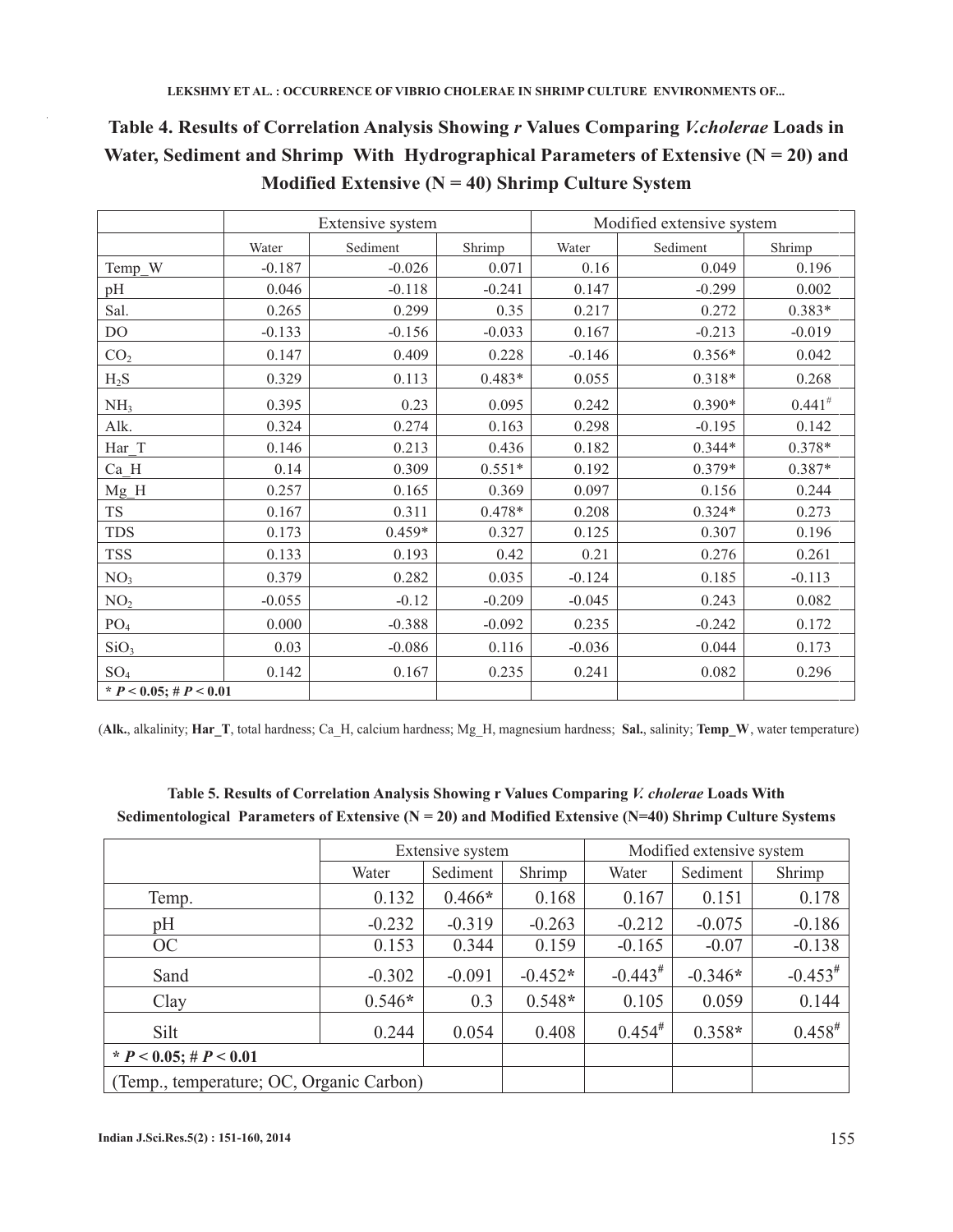and showing various interactions.

An attempt was made to understand whether microbial loads were dependent on hydrographical and sedimentological properties of the shrimp culture systems. *V. cholerae* in shrimp in extensive system and in sediment in modified extensive system showed positive correlation with  $H_2S$  ( $P < 0$  .05). In modified extensive system *V*. *cholerae* in sediment ( $P < 0.05$ ) and shrimp ( $P < 0.01$ ) was positively correlated with NH<sub>3</sub>. *V. cholerae* in shrimp in extensive system and in sediment in modified extensive system showed significant positive correlation with Total Solids ( $P < 0.05$ ). *Vibrio cholerae* in shrimp ( $P < 0.05$ ) in extensive system and in water ( $P < 0.01$ ) and shrimp ( $P < 0$ ) .01) in modified extensive system were significantly negatively correlated with sand content. In modified extensive system *V. cholerae* in water (P < 0.01), sediment  $(P<0.05)$  and shrimp  $(P<0.01)$  were positively correlated with silt.

In the present study *V. cholerae* in water ranged from 180 to 668 cfu ml<sup>-1</sup>, in sediment 1725 to 5699 cfu  $g^{-1}$ and in shrimp it was 49 to 363 cfu  $g<sup>-1</sup>$ . In modified extensive P. monodon ponds, Thakur et al. (2004) reported Vibrio count ranging from  $1.8 \times 10^{1}$  to  $7.8 \times 10^{4}$  cfu ml<sup>-1</sup> in pond water, 8.3  $x106$  cfu g<sup>-1</sup> in the hepatopancreas of infected and  $2.6 \times 10^3$  cfu g<sup>-1</sup> of healthy shrimp. Abou- Elela et al. (2009) obtained Vibrio count of 122 cfu ml<sup>-1</sup> in water from North Delta, Egypt. Occurrence of *V. cholerae* in water, sediment and shrimp in P. monodon culture ponds has been reported by Sugumar et al. (2001). Otta et al. (1999), who isolated *V.* cholerae from water samples in ponds growing P. monodon in India, reported *Vibrio* count of 2.0-7.2  $\times 10^2$  cfu ml<sup>-1</sup> in water samples collected from different farms on the east coast and  $5.0 \times 10^{1}$  to  $2.8 \times 10^{4}$  cfu ml<sup>-1</sup> from farms on the west coast.

In the present study, both in extensive and modified extensive systems, *V. cholerae* registered the highest load in sediment throughout the three seasons. Similar observations by Ahmad et al. (2003), Harish et al. (2003), Daboor (2008) and Chandran et al. (2009). This might be because of the prolonged survival of bacteria in sediment, which offers more favourable chemical and biological environments. Pal and Chanchal (1992),

Velammal (1993), Yongquan et al. (1994), Davies et al. (1995) and Michael et al. (2007) are of the view that sediment provides some sort of protection to bacteria to tide over unfavourable environmental conditions.

In the present study *V. cholerae* loads were found to increase with advancement of culture operation in both extensive and modified extensive culture systems. This may be due to the increase in bacterial count with increasing detritus organic load at the pond bottom (Sujatha, 2007; Kannapiran et al., 2009). According to Karunasagar et al. (1992), bacterial population in shrimp tissues, pond water and bottom mud increases because of accumulation of metabolites and unused feed. Mary (1977), Chen et al. (1989), Chen (1992) and Dalmin et al. (1997, 2002) also attest increase in bacterial load in water and sediment with increase in organic load. Thakur et al. (2004) reported increasing trend of *V. cholerae* up to the end of each culture season. Ganesh et al. (2010) found high *V. cholerae* population in the sediment towards end of culture  $(2.3 \times 10^7)$ cfu g<sup>-1</sup> at 150th day of culture as against 1.9  $\times 10^{7}$  cfu g<sup>-1</sup> at 25th day of culture).

In the present study in both systems, noted the maximum bacterial count during warmer months. Similar observations by, Chandrika and Nair (1994) in Cochin backwaters and Hassan (1995) inAbu Dhabi coastal waters, Harish et al. (2003) in extensive aquaculture ponds adjacent to Cochin backwaters, Gore et al. (1978) in Cochin backwaters, Abhay Kumar and Dube (1995) in old port, Bhavnagar coast and Daboor (2006, 2008) in El-Qanatar fish farm, Cairo. It is noteworthy here that according to Rheinheimer (1965, 1970), living conditions remaining favourable, microorganisms will quickly multiply during summer. The present results are in agreement with the foregoing.

In any aquatic system, environmental parameters such as temperature, salinity, pH and dissolved oxygen play a foremost part in the distribution of bacteria (Palaniappan, 1982). But, pond being a confined environment the optimum environmental parameters could be maintained throughout the culture period by proper pond management involving water exchange and lime application. Sharmila et al. (1996) suggested that environmental parameters did not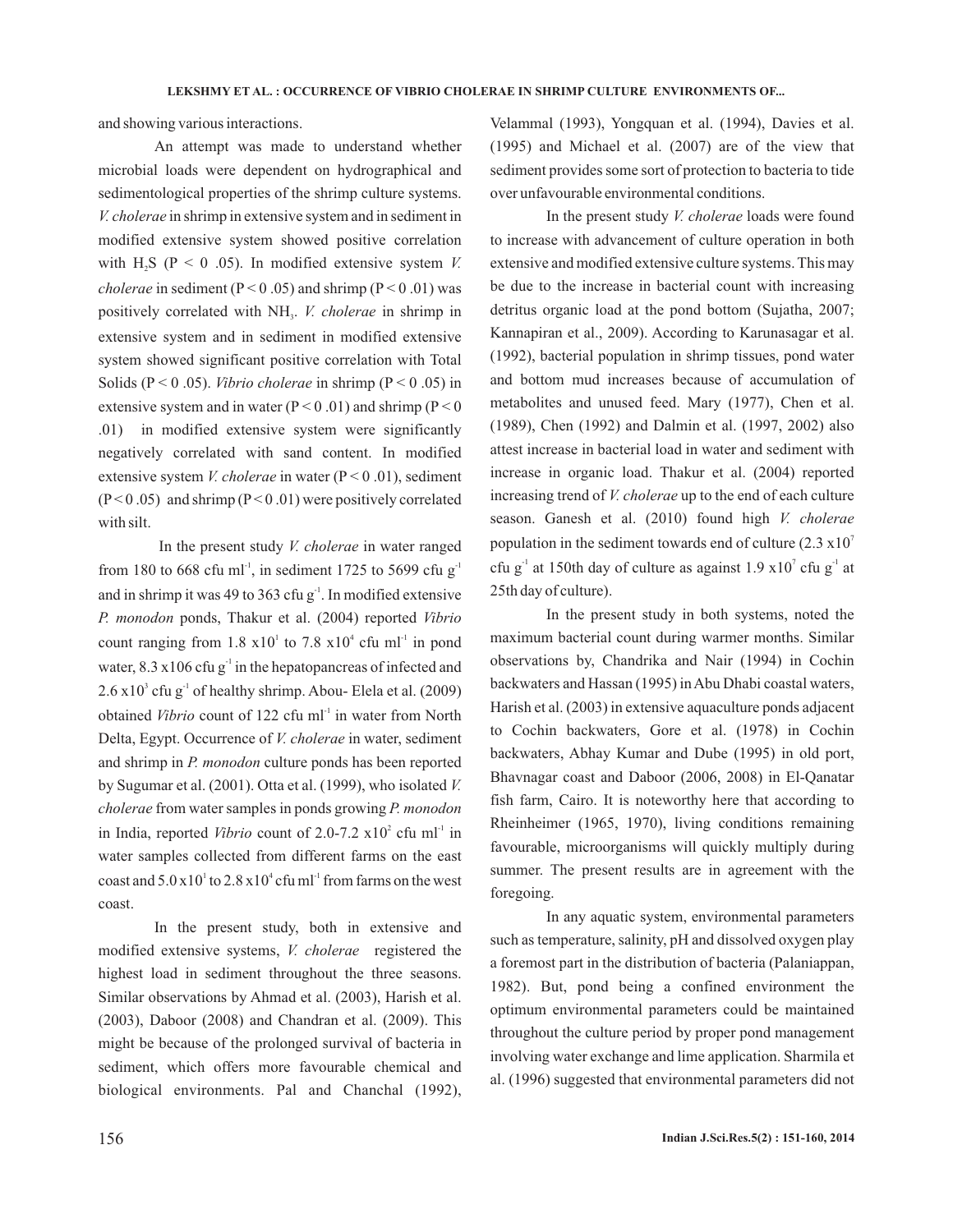### LEKSHMY ET AL. : OCCURRENCE OF VIBRIO CHOLERAE IN SHRIMP CULTURE ENVIRONMENTS OF...

influence the distribution of bacterial load in the pond ecosystem because there was no dramatic change in the environmental parameters.

### **CONCLUSION**

The overall results of the study indicate that, the presence of various microbial contaminants in substantial quantities in all three compartments (water, sediment and shrimp) of both systems, must be reckoned as a warning signal on the environmental deterioration of such ponds and on the high likelihood of precipitation of shrimp and human health hazards. The detectable, frequency of potentially human pathogenic, *V. cholerae* in shrimp ponds in Kerala suggests a probable risk for public health. Therefore, it is recommended to pay attention to postharvest handling and adequate cooking. Strict quality guidelines have been laid by the importing nations, for the food products that enter their markets. The mere presence of pathogenic *vibrios* is sufficient for rejection of the exported product. It is important to maintain the culture successfully through proper pond preparation, seeding quality larvae with moderate stocking density, maintaining stable phytoplankton bloom, good water quality, less feed waste and routine monitoring. It will reduce the bacterial load and ultimately reduce the chance of disease outbreak.

### **ACKNOWLEDGEMENTS**

We are thankful to the Head, Department of Aquatic Biology and Fisheries, University of Kerala, Kariavattom, for providing necessary laboratory facilities. The first author acknowledges with thanks the financial support for this study from the University of Kerala, India.

## **REFERENCES**

- Abhay Kumar, V.K. and Dube, H.C., 1995. Occurrence and distribution of bacterial indicators of fecal pollution in the tidal waters of a muddy coast. J. mar. biol.Ass. India, 37: 98-101.
- Abou-Elela G.M., El-Sersy, N.A., Abd-Elnaby, H. and Wefky, S.H., 2009. Distribution and biodiversity of fecal indicators and potentially harmful pathogens in North Delta (Egypt). Aust. J. Basic Appl. Sci., 3: 3374-3385.
- Abraham T. J., Shanmugam S. A., Dhevendran K. and Palaniappan R., 2008. Luminous bacterial flora of penaeid shrimps and their environs in semiintensive culture systems. Indian J. Fish., 55: 311- 316.
- Ahmad T., Tjaronge M.And Suryati E., 2003. Performances of tiger shrimp culture in environmentally friendly ponds. Indonesian J.Agri. Sci., 4: 48-55.
- Anand Ganesh E., Sunita D., Chandrasekar K., Arun G. and Balamurugan S., 2010. Monitoring of Total Heterotrophic Bacteria and Vibrio Spp. in an Aquaculture Pond. Current Research Journal of Biological Sciences, 2: 48-52.
- APHA 1992. Standard Methods for the Examination of Water and Waste Water. 18th ed., (A.E. Greenberg, L.S. Clesceri &A.D. Eaton eds.),Am. Public Hlth. Ass., Washington, DC.
- APHA 1998. Standard Methods for the Examination of Water and Waste Water. 20th ed., Am. Public Hlth. Ass., Washington, USA, 1325 pp.
- Austin B. and Austin D. A., 1989. General introduction. In, B. Austin and D.A. Austin, (eds.), Methods for the Microbiological Examination of Fish and Shellfish, Ellis Horwood Ltd., NY, pp.17.
- Bonner J. R., Coker A. S., Berryman C. R. and Pollack, M.H., 1983. Spectrum of Vibrio infections in a Gulf coast community. Annl. Internal med., 99: 464-469.
- Chandran A, Sheeja K. M., Hatha A. A. M. , Sherin V. and Thomas A. P., 2009. Role of biological factors on the survival of Escherichia coli, Salmonella paratyphi and Vibrio parahaemolyticus in a tropical estuary, India. Water, 1: 76-84.
- Chandrika V. and Nair P. V. R., 1994. Seasonal variations of aerobic heterotrophic bacteria in Cochin backwater. J. mar. biol.Ass. India, 36: 81-95.
- Chen D., 1992. An overview of the disease situation, diagnostic techniques, treatments and preventives used on shrimp farms in China. In, W. Fulks and K.L. Main, (eds.), Diseases of Cultured Penaeid Shrimp inAsia and the United States, The Oceanic Institute, Honolulu, pp.47-55.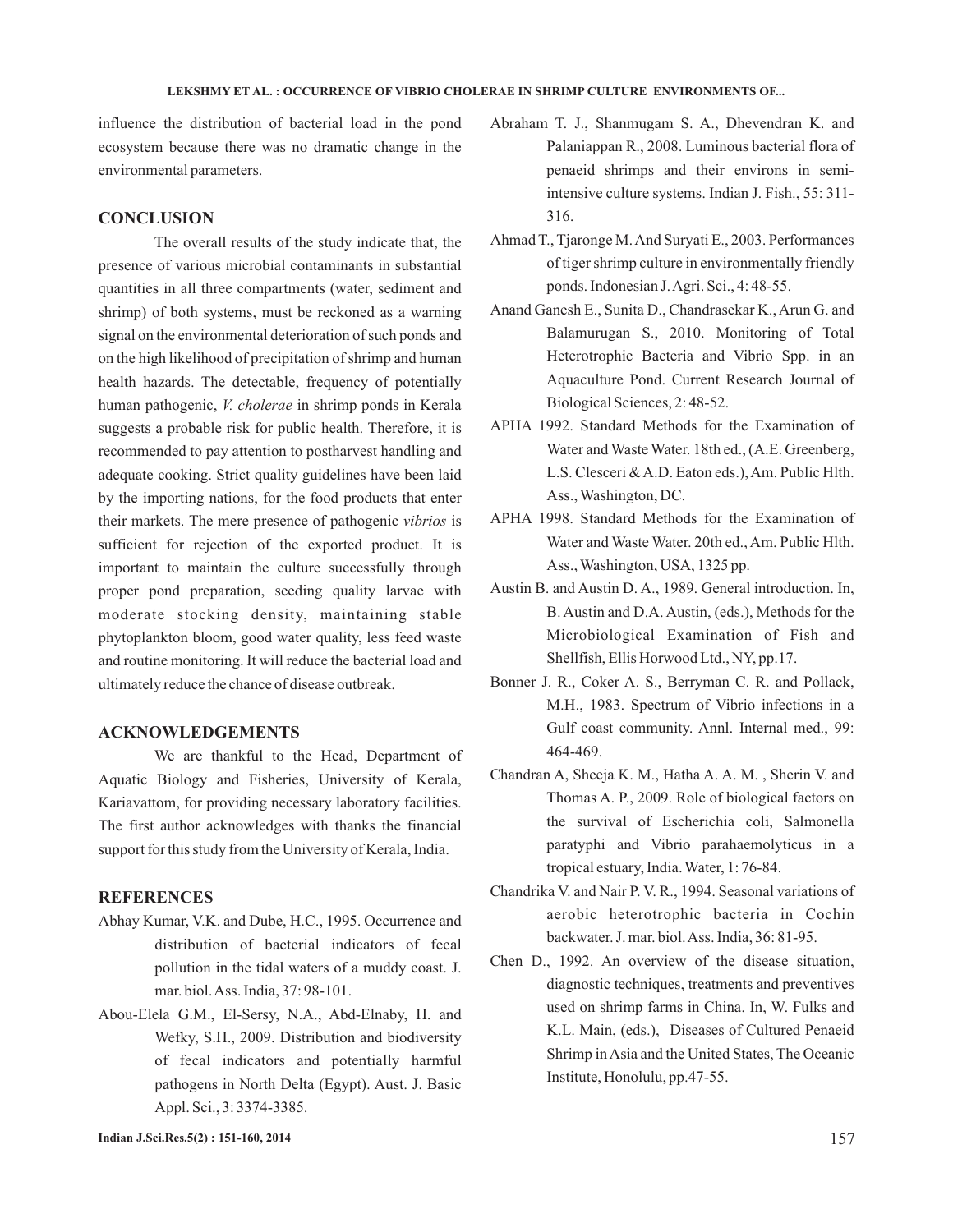#### LEKSHMY ET AL.: OCCURRENCE OF VIBRIO CHOLERAE IN SHRIMP CULTURE ENVIRONMENTS OF...

- Chen J. C., Tu C.C. and Yang W.S., 1989. Acute toxicity of ammonia to larval Penaeus japonicus. J. Fish. Soc. Taiwan, 16: 261-270.
- Collins C. H. and Lyne P. M., 1970. Microbiological Methods. 3rd ed. Butterworth, London and Univ. Park Press, Baltimore, 454 pp.
- Daboor S. M., 2006. Studies on Bacterial Flora and Its Role in the Clean-up of Hazardous Pollutants in the River Nile. Ph. D. Thesis (Botany), Faculty of Science, Zagazig Univ., Egypt.
- Daboor S. M., 2008. Microbiological profiles of El-Qanater El-Khairia Fish Farm. Global Vet., 2: 51-55.
- Dalmin G., Purushothaman A. and Kathiresan K., 2002. Distribution of total heterotrophic bacteria (THB) and Vibrio parahaemolyticus in shrimp culture ecosystem. Indian J. Fish., 49: 247-253.
- Dalmin G., Purushothaman A., Kannapiran E., Sankar G. and Srinivasan, K., 1997. Microbiology of a shrimp pond with reference to total heterotrophic, coliform and beneficial bacteria. Proc. Natn. Sem. Water Quality Issues in Aquaculture Systems, 18- 19 Dec., 1996, (R. Santanam, V. Ramadhas and P. Gopalakrishnan, eds.), Tamil Nadu Vet. andAnim. Sci. Univ., Tuticorin, pp. 9-14.
- Das S. K. and Saksena D. N., 2001. Farm management and water quality in relation to growth of Penaeus monodon in modified extensive shrimp culture system. J. Inland Fish. Soc. India, 33: 55-61.
- Davies C. M., Long J.A.H., Donald, M. and Ashbolt, N.J., 1995. Survival of faecal microorganisms in marine and freshwater sediments. Appl. Environ. Microbiol., 61: 1888-1896.
- Flynn T. J. and Knepp I. G., 1987. Seafood shucking as an etiology for Aeromonas hydrophila infection. Arch. Internal med., 147: 1816-1817.
- Golterman H. L., Clymo R.S. and Ohnstad M.A.M., 1978. Methods for Physical and Chemical Analysis of Freshwaters. IBP No. 8, Blackwell Sci. Publ., Oxford, 213 pp.
- Gore P. S., Raveendran O. and Unnithan R.V., 1978. Pollution in Cochin backwaters with reference to indicator bacteria. Indian J. Mar. Sci., 8: 43-46.
- Harish R., Nisha K.S. and HathaA.A.M., 2003. Prevalence of opportunistic pathogens in paddy-cum-shrimp farms adjoining Vembanadu lake, Kerala, India. Asian Fish.Sci., 16: 185-194.
- Harish R., Nisha K. S. and Hatha A. A. M. , 2003. Prevalence of opportunistic pathogens in paddycum-shrimp farms adjoining Vembanadu lake, Kerala, India.Asian Fish. Sci., 16: 185-194.
- Hassan E.S., 1995. Monitoring of microbial water quality and saprophytic bacterial genera of Abu Dhabi coastal area, UAE. J. mar. biol.Ass. India, 37: 191- 200.
- Heran M. P., Surendran V., Madusudhan Reddy, K. and Subba Rao, V., 1992. A success story on scientific shrimp farming. Fishing Chimes, pp. 34.
- Jhingran V. G., Natarajan A. V., Banerjee S. M. and David, A. A., 1988. Methodology on reservoir fisheries investigations in India. Bull. CICFRI, Barrackpore, 12: 81 pp.
- Johnson T. R. and Christine L. C., 2001. Laboratory Experiments in Microbiology. 6th ed., Addison Wesley Longman, California, San Francisco, 440 pp.
- Kannapiran E., Ravindran J., Chandrasekar R. and Kalaiarasi A., 2009. Studies on luminous, Vibrio harveyi associated with shrimp culture system rearing Penaeus monodon. J. Environ. Biol., 30: 791-795.
- Karunasagar I. and Karunasagar I., 2003. Rapid detection of pathogenic Vibrio spp. in sea food using DNA probes. Fishing Chimes, 23: 13-14.
- Karunasagar I., Ismail S. M., Amarnath H.V. and Karunasagar, I., 1992. Bacterial load of tropical shrimp and marine sediment. FAO Fish. Suppl. Rep., 470: 1-8.
- Koroleff F., 1983. Determination of ammonia. In, K. Grasshoff and M. Ehrhardt, (eds.), Methods of Seawater Analysis, Verlag. Chemie. Gmb., Weinheim, pp. 150-157.
- Krumbelin W. C. and Pettijohn, F. J., 1938. Manual of Sedimentary Petrography. Appleton Century Crafts, NY, 459 pp.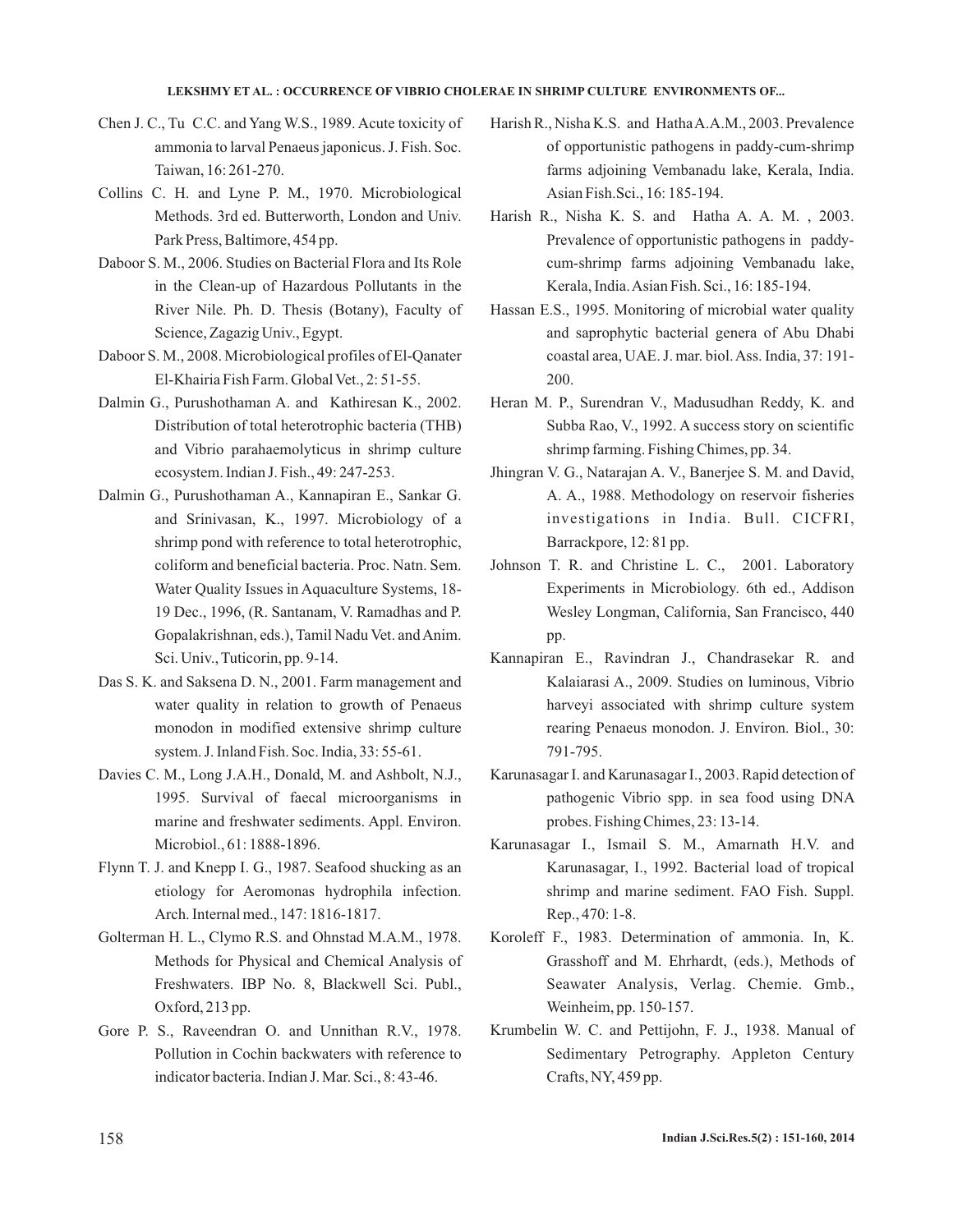#### LEKSHMY ET AL.: OCCURRENCE OF VIBRIO CHOLERAE IN SHRIMP CULTURE ENVIRONMENTS OF...

- Lightner D. V., 1993. Diseases of penaeid shrimps. In, J.P. McVey, (ed.), CRC Handbook of Mariculture, 2nd ed. Vol. 1, Crustacean Aquaculture, CRC Press, Boca Raton, FL, pp. 393-486.
- Madhusudana Rao B. and Surendran P. K., 2013. Pathogenic Vibrios in Penaeus monodon Shrimp Hatcheries and Aquaculture Farms. Fishery Technology, 50: 161 167.
- Mary P. P., 1977. Studies on the Gastrointestinal Microflora of the Mullet, Liza dussumeri (Valenciennes) (Mugiliformes, Teleostei). Ph. D Thesis, Annamalai Univ., India.
- Michael, A.M., Cahoon, L.B., Toothman, B.R., Parsons, D.C., McIver, M.R., Ortwine, M.L. and Harrington, R.N., 2007. Impact of a raw sewage spill on water and sediment quality in an urbanized estuary. Mar. Pollut. Bull., 54: 81-88.
- Milne P.H., 1972. Fish and Shellfish Farming in Coastal Waters. Fishing News (Books), Ltd., London, pp. 208.
- Otta S. K., Karunasagar I. and Karunasagar I., 1999. Bacterial flora associated with shrimp culture ponds growing Penaeus monodon in India. J. Aquacult. Trop., 14: 309-318.
- Otta S. K., Karunasagar I., Tauro, P. and Karunasagar, I., 1998. Microbial diseases of shrimp. Indian J. Microbiol., 38: 113-125.
- Pal D. and Chanchal D.G., 1992. Microbial pollution in water and its effect on fish. J.Aquat.Anim. Health, 4: 32-39.
- Palaniappan R., 1982. Studies on the Microflora of the Prawn, Penaeus indicus Milne Edwards (Crustacea, Decapoda, Penaeidae) with Reference to its Digestive System. Ph. D. Thesis, Annamalai Univ., India.
- Ramaiah N., 2006. A review on fungal diseases of algae, marine fishes, shrimps and corals. Indian J. Mar. Sci., 35: 380-387.
- Rheinheimer G., 1965. Mikrobiologische unter Scuchungen in der Elbe ZwiSchen Schnakenburg and Cuxhaven.Arch. Hydrobiol., 29: 181-251.
- Rheinheimer G., 1970. Chemische, mikrobiologische und Planktologische Untersuchungen in der Schlei im Hinblick auf deren Abwasser belastung. Kieler Meeresforsch., 26: 105-216.
- Sengupta T., Sasmal D. andAbraham T. J., 2003.Antibiotic susceptibility of luminous bacteria from shrimp farm environs of West Bengal. Indian J. Mar. Sci.,32: 334- 336.
- Sharmila R., Abraham T. J. and Sundararaj V., 1996. Bacterial flora of semi-intensive pond reared Penaeus indicus (H. Milne Edwards) and the environment. J.Aquacult. Trop., 11: 193-203.
- Shubha G., Otta S. K., Sanath K., Indrani Karunasagar, Matsuaki Nishibuchi, Iddya Karunasagar,T., 2005. The occurrence of Vibrio species in tropical shrimp culture environments; implications for food safety. International Journal of Food Microbiology, 102: 151 159.
- Simidu V. and Tsukamoto K., 1985. Habitat segregation and biochemical activities of marine members of the family Vibrionaceae. Appl. Environ. Microbiol., 105: 781-790.
- Song Qingyun, Luying and Sunxiunqin, 1991. Experimental report on quantitative distribution of microbes in culturing environment of Penaeus orientalis in Shounguang country, Shandong Province, J. Oceanogr. Huunghai Bhoai Seas, 9: 64-68.
- Sugumar G., Abraham T. J. and Shanmugham S., 2001. Human pathogenic bacteria in shrimp farming system. Indian J. Microbiol., 41: 269-274
- Sujatha V., 2007. Studies on the Tetragenococcus halophilus and its Potential Probiotic Activity on Pathogenic Bacteria Associated with Aquaculture Systems. Ph. D. Thesis, Univ. Madras, India.
- Surendran P. K., Nirmala, T., Nambiar N. and Lalitha, K.V., 2005. Laboratory Techniques for Microbiological Examination of Sea Foods. CIFT Training Manual, Cochin, 26pp.
- Thakur A. B., Vaidya R. B. and Suryawanshi S. A., 2004. Vibrio abundance in modified extensive culture ponds of Penaeus monodon. Indian J. Fish., 51: 147-152.